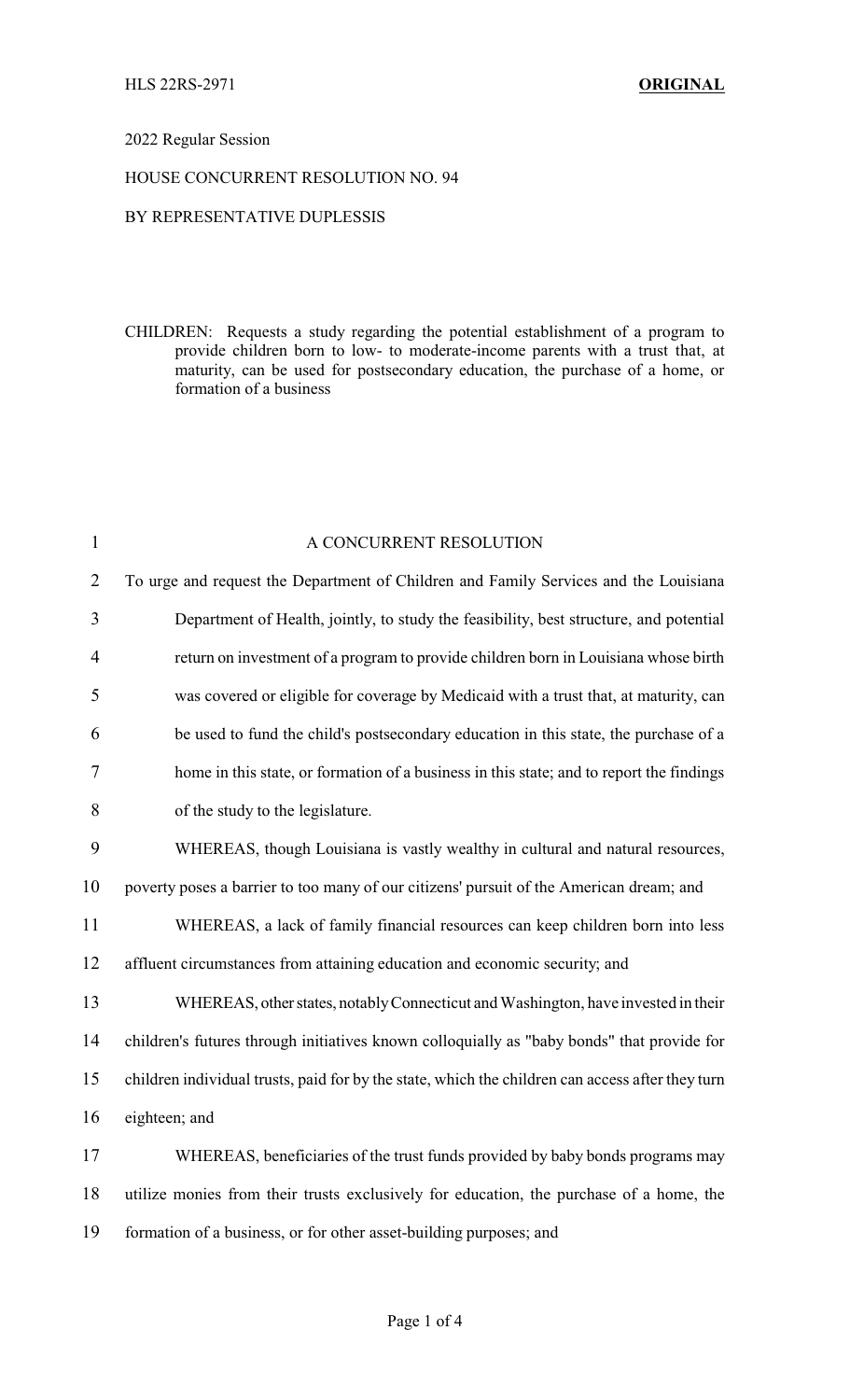- WHEREAS, through a baby bonds program, Louisiana could give children born to low-income or moderate-income parents the chance to build a bright future for themselves
- and for our state; and

 WHEREAS, in giving qualifying individuals a measure of financial stability to help them achieve their educational, entrepreneurial, or homeownership dreams, the legislature can improve this state's economy by helping future generations to build financial security; and

 WHEREAS, in his Nobel Lecture on December 11, 1964, Dr. Martin Luther King, Jr. remarked: "There is nothing new about poverty. What is new, however, is that we have the resources to get rid of it"; and

 WHEREAS, these words of Dr. King are true today, and they remind us that if we are going to solve the vexing problem of poverty, then we must conceive of it and endeavor to address it in new ways.

 THEREFORE, BE IT RESOLVED that the Legislature of Louisiana does hereby urge and request the Department of Children and Family Services and the Louisiana Department of Health, jointly, to study the feasibility, best structure, and potential return on investment of a program to provide children born in Louisiana whose birth was covered or eligible for coverage by Medicaid with a trust that, at maturity, can be used to fund the child's postsecondary education in this state, the purchase of a home in this state, or formation of a business in this state.

 BE IT FURTHER RESOLVED that in conducting the study called for in this Resolution, the Department of Children and Family Services and the Louisiana Department of Health shall research national best practices in development of programs of this type along with trends in policies focused on fostering economic stability and asset-building for people starting at birth.

 BE IT FURTHER RESOLVED that in conducting the study called for in this Resolution, the Department of Children and Family Services and the Louisiana Department of Health shall engage and obtain guidance, data, and other necessary information from all of the following agencies:

(1) The Department of the Treasury.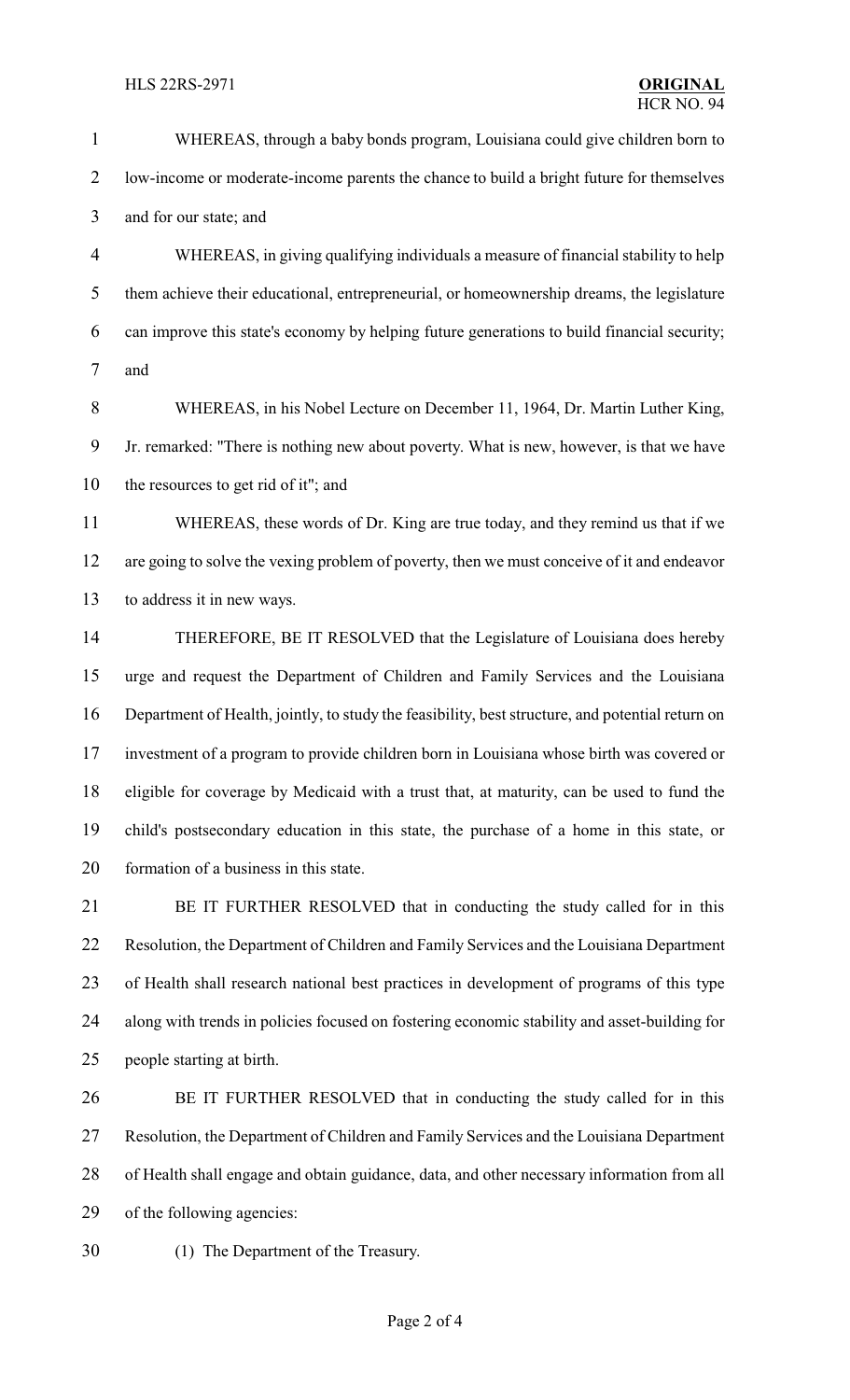HLS 22RS-2971 **ORIGINAL**

| $\mathbf{1}$   | (2) The Department of Education.                                                               |
|----------------|------------------------------------------------------------------------------------------------|
| $\overline{2}$ | (3) The Louisiana Board of Regents.                                                            |
| 3              | (4) The State Board of Elementary and Secondary Education.                                     |
| 4              | (5) The Department of Economic Development.                                                    |
| 5              | (6) The Louisiana Housing Corporation.                                                         |
| 6              | BE IT FURTHER RESOLVED that no later than sixty days prior to the convening                    |
| 7              | of the 2023 Regular Session, the Department of Children and Family Services and the            |
| $8\,$          | Louisiana Department of Health, jointly, shall submit to the elected members of legislature    |
| 9              | and to the David R. Poynter Legislative Research Library a report of findings from the study   |
| 10             | called for in this Resolution.                                                                 |
| 11             | BE IT FURTHER RESOLVED that a copy of this Resolution be transmitted to the                    |
| 12             | secretary of the Department of Children and Family Services, the secretary of the Louisiana    |
| 13             | Department of Health, the state treasurer, the state superintendent of education, the chairman |
| 14             | of the Louisiana Board of Regents, the president of the State Board of Elementary and          |
| 15             | Secondary Education, the secretary of the Department of Economic Development, and the          |
| 16             | executive director of the Louisiana Housing Corporation.                                       |
|                |                                                                                                |

# DIGEST

The digest printed below was prepared by House Legislative Services. It constitutes no part of the legislative instrument. The keyword, one-liner, abstract, and digest do not constitute part of the law or proof or indicia of legislative intent. [R.S. 1:13(B) and 24:177(E)]

HCR 94 Original 2022 Regular Session Duplessis

Requests the Dept. of Children and Family Services (DCFS) and the La. Dept. of Health (LDH), jointly, to study the feasibility, best structure, and potential return on investment of a program similar to ones known in other states as "baby bonds" programs to provide children born to low- to moderate-income parents with a trust that, at maturity, can be used to fund the child's postsecondary education, purchase of a home, or formation of a business.

Requires that in conducting the study, DCFS and LDH shall engage and obtain guidance, data, and other necessary information from all of the following agencies:

- (1) The Dept. of the Treasury.
- (2) The Dept. of Education.
- (3) The La. Board of Regents.
- (4) The State Board of Elementary and Secondary Education.
- (5) The Dept. of Economic Development.